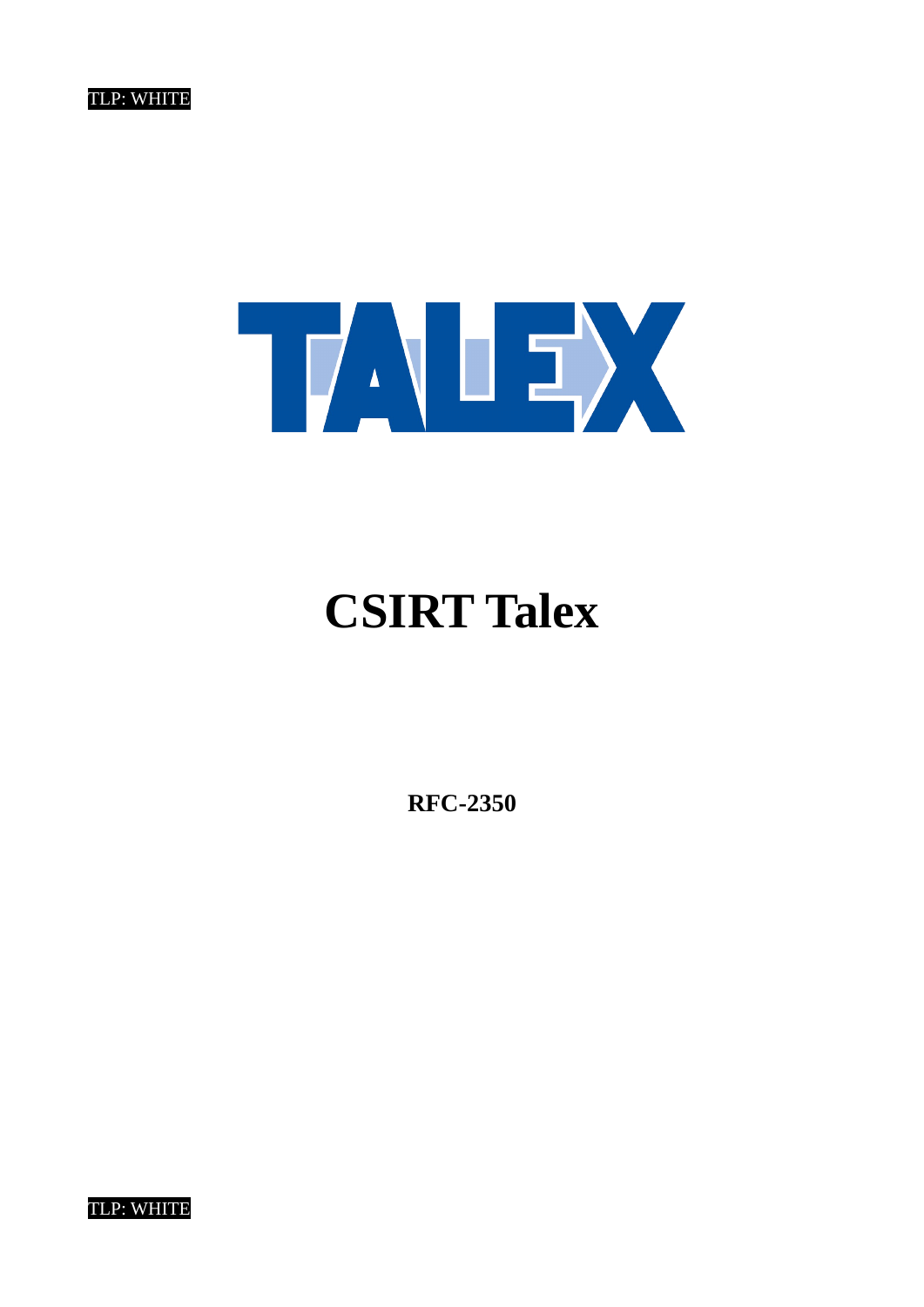# **About this document**

| 'Title:              | <b>Version:</b> | Date of publication: |
|----------------------|-----------------|----------------------|
| RFC-2350 CSIRT Talex | 1.0             | 17.03.2020           |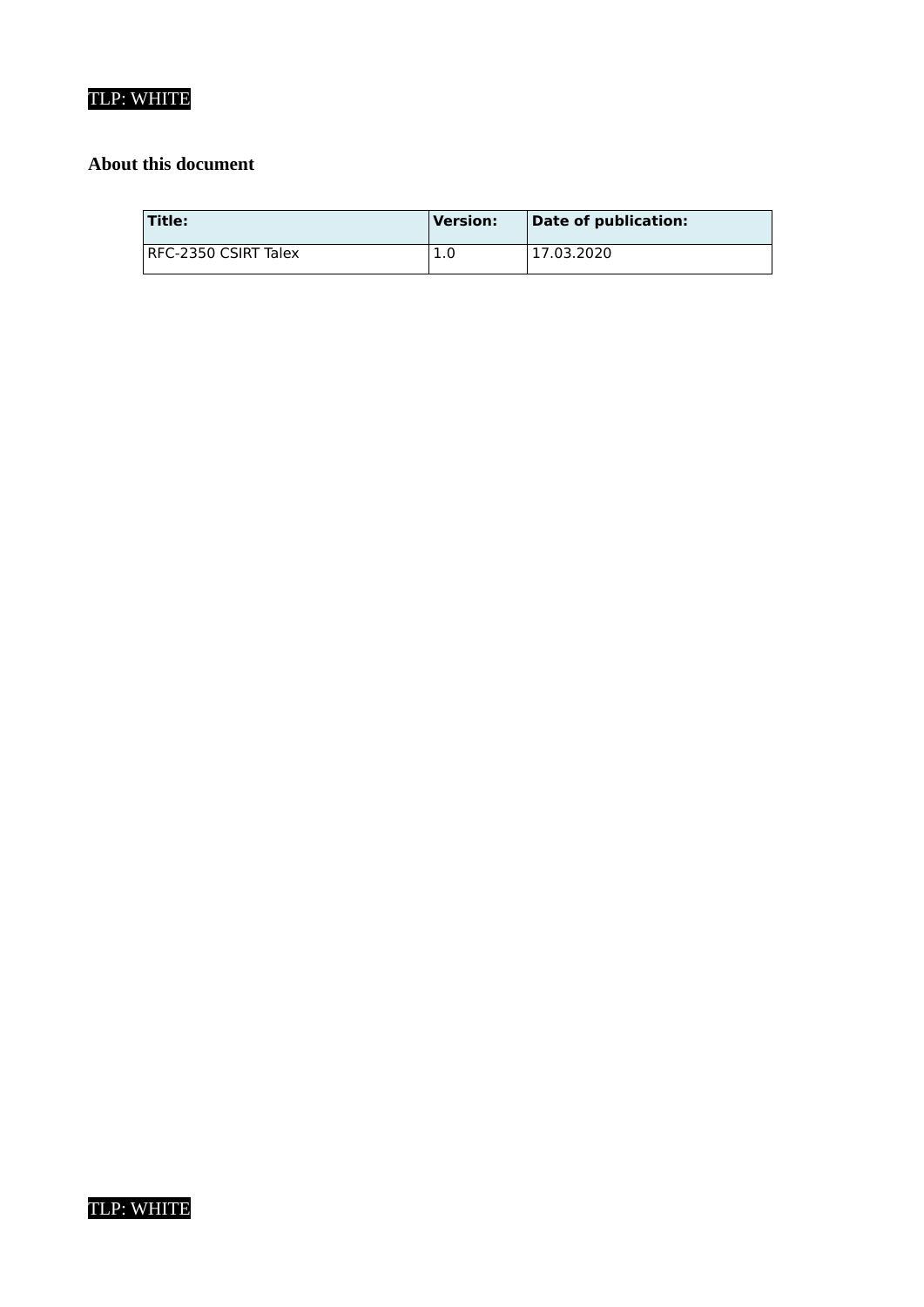#### **1. About this document**

# **1.1. Date of Last Update**

This is version 1.0, published on 17 March 2020.

#### **1.2. Distribution List for Notifications**

Currently no notifications about changes in this document are published using any distribution lists.

#### **1.3. Locations where this Document May Be Found**

The current version of this document is available from the Talex S.A. WWW site; its URL is *https://www.talex.pl/en/CSIRT*.

#### **1.4. Authenticating this Document**

This document has been signed with the Talex S.A. PGP key. The PGP key can be found on the following Web site: *https://www.talex.pl/en/CSIRT*.

# **2. Contact Information**

#### **2.1. Name of the Team** CSIRT Talex

# **2.2. Address**

CSIRT Talex Talex S.A. ul. Karpia 27d 61-619 Poznań Poland

#### **2.3. Set-up date**

CSIRT Talex was established in December 2017.

#### **2.4. Time Zone**

Central European Time (CET)

GMT +0100 from November to March GMT +0200 from April to October

#### **2.5. Telephone Number**

+48 61 827 55 00

#### **2.6. Facsimile Number**

+48 61 827 55 99

#### **2.7. Other Telecommunication** None available.

**2.8. Electronic Mail Address** 

Please send information about incident to  $\langle$ csirt(at)talex.pl $\rangle$ .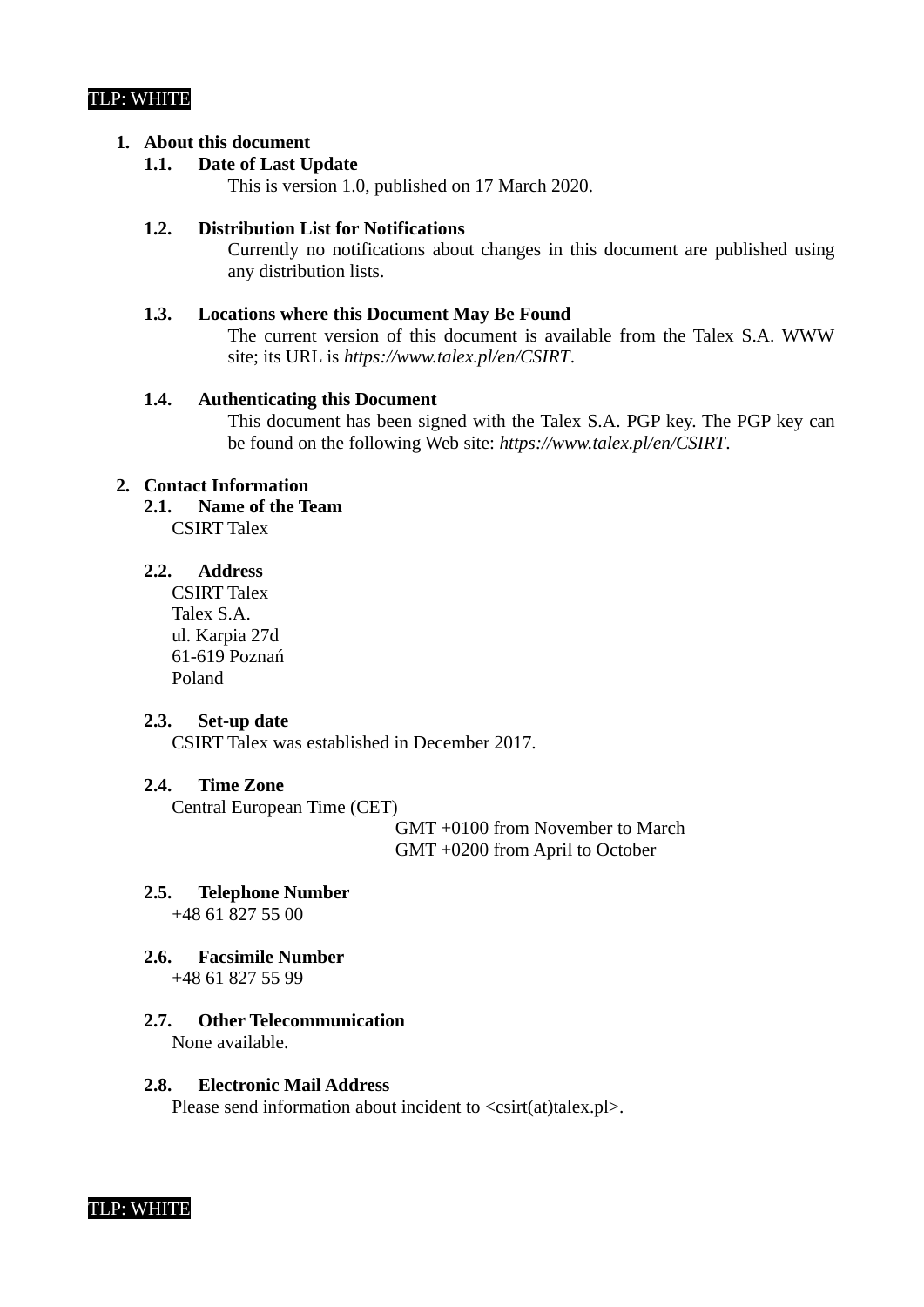#### **2.9. Public Keys and Other Encryption Information**

All sent e-mail communication is encrypted using the PGP (Pretty Good Privacy) mechanism.

The SCIRT Talex public key and its signature are available under the following address: *https://www.talex.pl/en/CSIRT*

#### **2.10. Members of the Team**

The CSIRT Talex team is comprised of dedicated cybersecurity experts with many years of experience in this and associated fields of IT.

#### **2.11. Points of Customer Contact**

The preferred form of contact is via email to  $\leq$ csirt(at)talex.pl>. We encourage our customers to send us messages encrypted using the PGP key indicated in this document. in situations where immediate contact is necessary, please call the phone number +48 61 827 55 00. We can be reached by telephone during regular office hours in Poland.

# **3. Charter**

## **3.1. Mission Statement**

The CSIRT Talex team considers as its mission to provide cost-friendly cybersecurity services and to prevent and respond to IT security incidents affecting the Company and its clients.

#### **3.2. Constituency**

CSIRT Talex provides support to the Company and its clients.

#### **3.3. Sponsorship and/or Affiliation**

CSIRT Talex is a commercial entity acting as a part of the Talex S.A. company.

### **3.4. Authority**

CSIRT Talex acts under the authority and auspices of the Management Board of the Talex S.A. company.

# **4. Policies**

### **4.1. Types of Incidents and Level of Support**

CSIRT Talex is authorized to handle all cybersecurity incidents occurring in the IT environments of the Company and its clients (within the scopes set forth in agreements). Incident notifications transferred to CSIRT Talex will be analysed, classified, and prioritized in accordance with the adopted rules. The level of support shall vary depending on the apparent severity of the incident, its scope, and available resources. In the case of notifications transferred as part of the services provided by CSIRT to the Company's clients, he level of support and incident handling time stem from the provisions set forth in the agreements covering these services.

### **4.2. Co-operation, Interaction, and Disclosure of Information**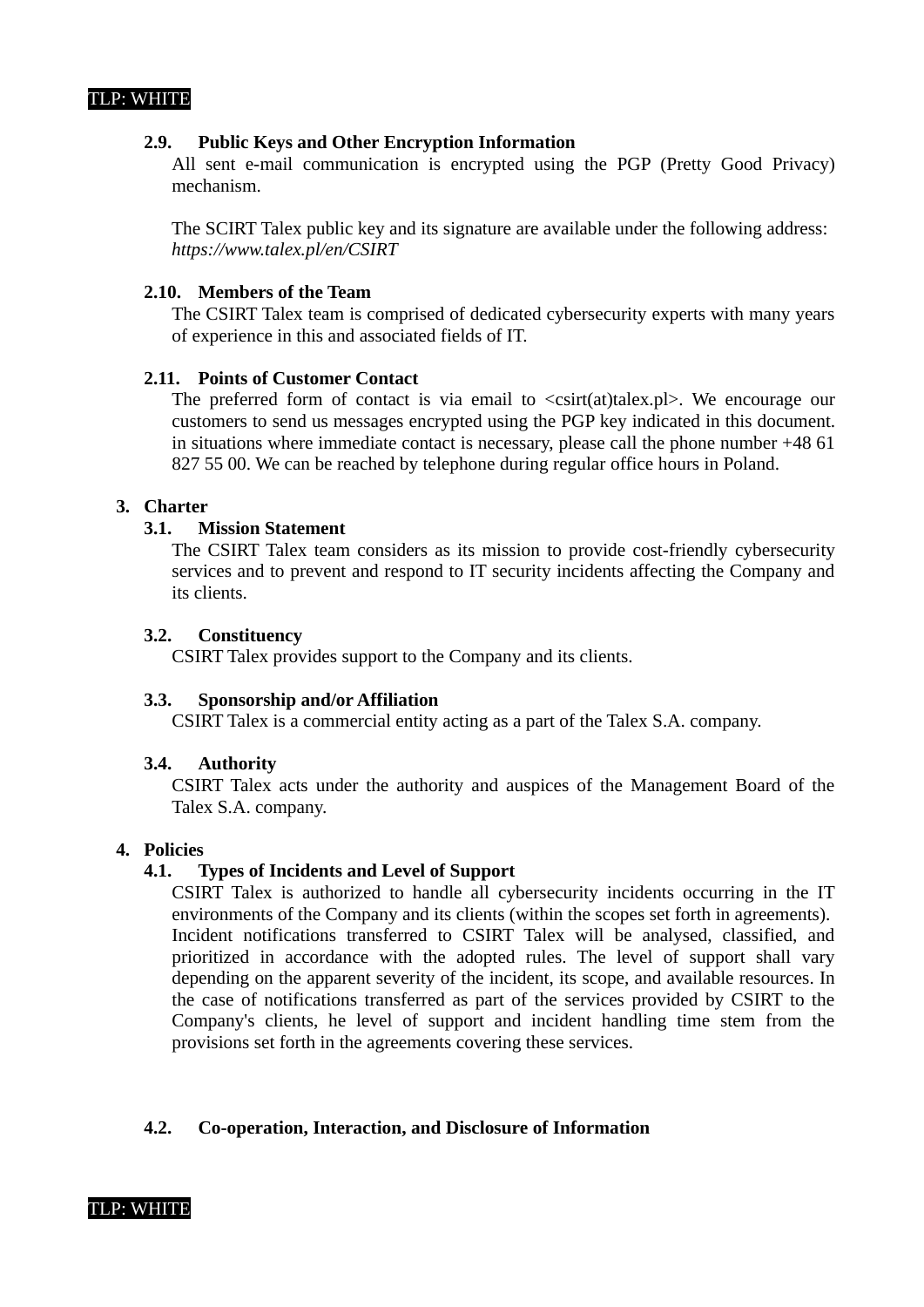CSIRT Talex declares its will to co-operate with other CERT/CSIRT teams and the employees of the Company's clients. All data transmitted to CSIRT Talex is protected pursuant to the Polish and European acts of law. No personal data shall be exchanged without the express permission of the interested party. All information transmitted further is anonymised.

# **4.3. Communication and Authentication**

All transmission of sensitive data should be encrypted, preferably using the PGP mechanism The repository for the PGP keys of CSIRT Talex is indicated in section 2.9. Non-encrypted channels are considered acceptable for low-sensitivity operational communication.

Before establishing a channel of communication, the originator will be authenticated through the PGP key verification or using available identity verification methods (e.g., direct contact).

CSIRT Talex supports communication using the Traffic Light Protocol (TLP) *set of rules.* Electronic messages containing sensitive data should be tagged according to the TLP standard.

### **5. Services**

### **5.1. Incident Response**

CSIRT Talex will provide services for the administrators and clients of the Company in the following areas:

#### **5.1.1. Incident Triage**

- $\blacklozenge$  analysis to determine the authenticity of a given event,
- classification and prioritization of the incident.

#### **5.1.2. Incident Coordination**

- $\blacklozenge$  determining the initial cause and extent of the incident,
- $\blacklozenge$  collection and categorization of data for analysis,
- $\blacklozenge$  notifying parties involved in handling the incident,
- ◆ composing announcements to end users,
- ◆ making reports.

#### **5.1.3. Incident handling**

- ◆ removing the cause of the incident,
- ◆ support in incident recovery,
- $\blacklozenge$  preserving and collecting evidence for possible investigation,
- preparing "Lesson learning" recommendations for administrators.

#### **5.2. Proactive Services**

The CSIRT Talex team strives to actively prevent incidents through the following proactive services:

- improving correlation rules in order to improve future detection of incidents of the same type,
- communications and e-learning activities for the employees of the Company and its clients to raise awareness concerning cybersecurity,